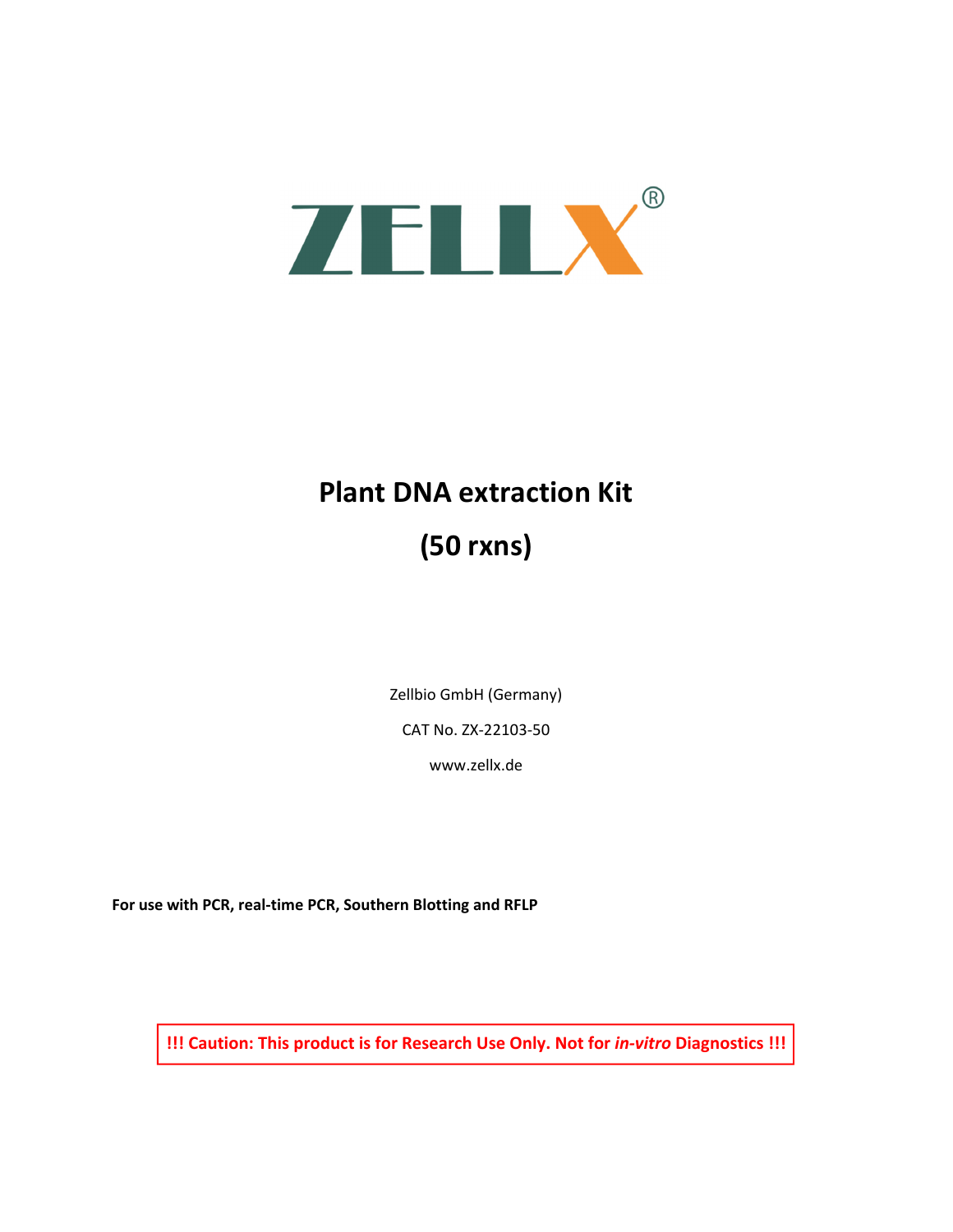

# **Table of Contents**

Please read this insert completely prior to using the product.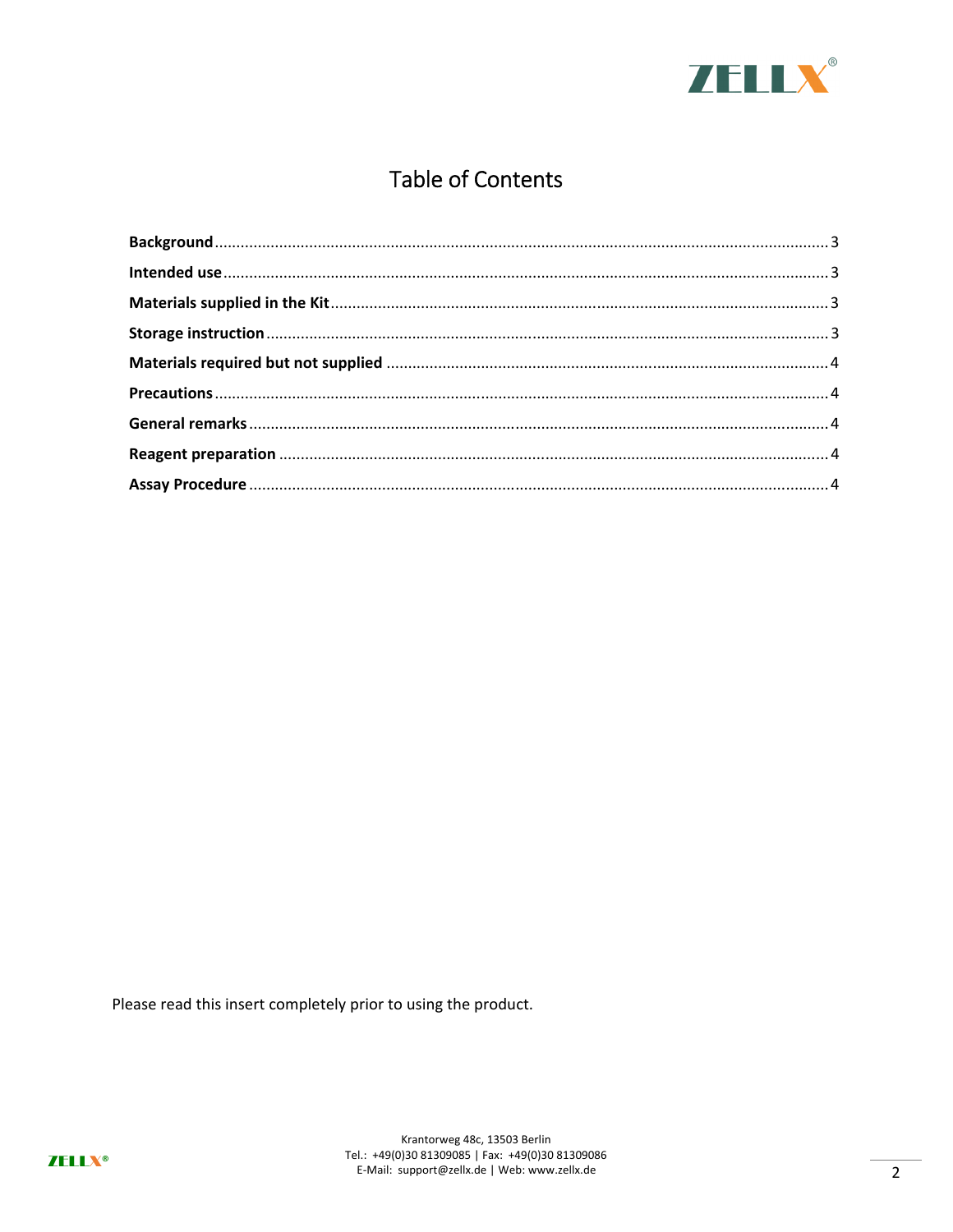

# **Background**

ZellX® Plant DNA extraction Kit has been designed for the quick purification of total DNA from a variety of plant tissues. It works based on the ability of DNA to bind to silica membrane in the presence of high concentration of chaotropic salts.

Plant DNA molecules bind to the silica-based membrane, and impurities such as proteins and nucleases are removed by thorough washing with Wash Buffer. The DNA is then eluted in sterile, nuclease free water. The isolated DNA is ready to use and should be stored at  $-20$  °C.

#### Intended use

The purified plant DNA is suitable for use in Polymerase Chain Reaction (PCR), real-time PCR, Southern Blotting and Restriction Fragment Length Polymorphism (RFLP) analysis.

# Materials supplied in the Kit

| <b>Component</b>             | <b>Quantity</b> |
|------------------------------|-----------------|
| <b>Spin Columns</b>          | 50              |
| <b>Filter Columns</b>        | 50              |
| <b>Collection tubes</b>      | 100             |
| <b>Elution tube</b>          | 100             |
| <b>Elution Buffer</b>        | 15 mL           |
| <b>Binding Buffer 1</b>      | 25 mL           |
| <b>Binding Buffer 2</b>      | 7.5 mL          |
| <b>Binding Buffer 3</b>      | 15 mL           |
| <b>Wash Buffer 1</b>         | 13 mL           |
| <b>Wash Buffer 2</b>         | $15$ mL         |
| <b>RNase A (lyophilized)</b> | 1 vial          |

# Storage instruction

All reagents should be kept at room temperature (RT) except the vial of lyophilized RNase A which must be stored at ‐20°C upon receipt. Avoid repeated freezing and thawing.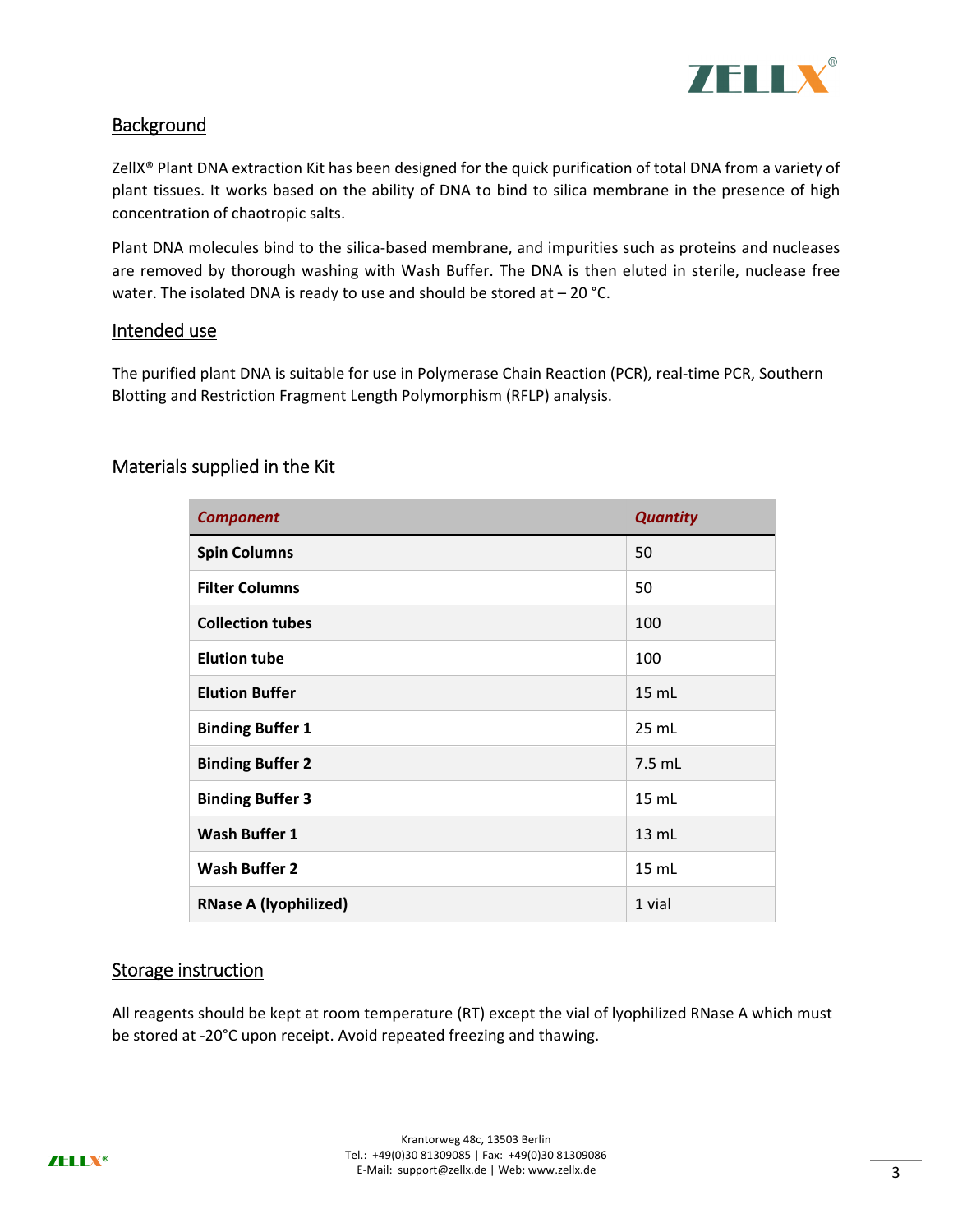

# Materials required but not supplied

Precision pipettes and disposable filter pipette tips (Nuclease‐free) Vortex and micro-centrifuge (10000  $\times$  g) Sterile 1.5 mL micro‐centrifuge tubes (Nuclease‐free) Ethanol 96%‐100% (we recommend BioUltra for molecular biology, from Sigma‐Aldrich Cat. No. 51976)

# **Precautions**

This kit should only be used by qualified personnel who have had laboratory safety instruction. The complete insert should be read and understood before attempting to use the product.

# General remarks

- $\triangleright$  The instruction must be strictly followed.
- $\triangleright$  Pipette tips should not be used more than once to avoid cross contamination.
- $\triangleright$  Reagents of different batches should not be mixed or used after their expiration dates.

# Reagent preparation

- i. **RNase A working solution:** Resuspend the supplied lyophilized vial of RNase A in 840 µL of ddH<sub>2</sub>O, mix thoroughly until RNase A has been completely dissolved and store at ‐20 °C.
- ii. **Binding Buffer 3 and Wash Buffers 1 and 2:** Add the appropriate amount (according to the bottle label) of molecular biology grade ethanol (96%‐100%) [Not provided] to Binding Buffer 3, Wash Buffer 1 and Wash Buffer 2 prior to initial use.

# Assay Procedure

- 1. Cut and weigh the plant samples (up to 100 mg) and immediately put them inside a mortar with liquid nitrogen.
- 2. Grind the sample under liquid nitrogen to a fine powder, and transfer to a 1.5 mL microcentrifuge tube (not provided).
- 3. Add 400 μL of Binding Buffer 1, and 8 μL of RNase A Working Solution, and mix by vigorously vortexing.
- 4. Incubate at 65°C for 10 minutes. Invert occasionally.
- 5. Add 130 μL of Binding Buffer 2, mix by vortexing and incubate on ice for 5 minutes.